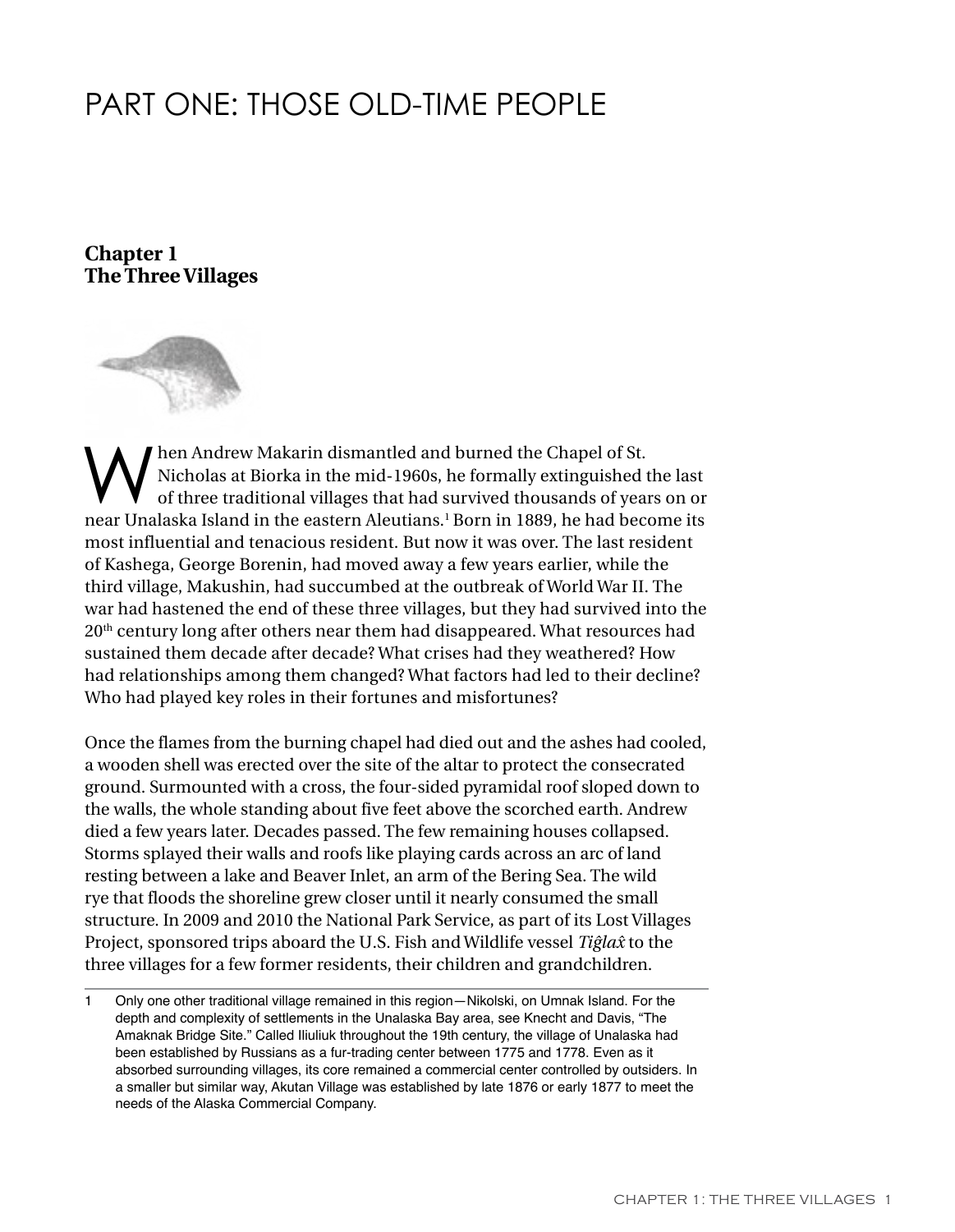Makushin was reached the first year while Kashega and Biorka were visited in 2010. At Biorka, Irene McGlashan and Kathy Dirks (Andrew's granddaughter) stood beside a new wooden cross erected near the now crumbling structure that had protected the altar site and sang *Memory Eternal [Vechnaya Pamyat]*, the concluding hymn in the service for the dead.

The razing of St. Nicholas Chapel followed by the erection of the protective shell and the visit forty-five years later provide fitting metaphors for the Lost Villages Project: fire and remembrance. This book is another portion of that project. It attempts to trace the history of these three villages through the crucible of the late  $18<sup>th</sup>$  and early  $19<sup>th</sup>$  centuries, into the initially prosperous decade under the United States, and then across the first half of the 20<sup>th</sup> century that saw debilitating poverty, war, relocations, and abandonment.

*The newly planted cross at Biorka, 2010. Left to right: Irene McGlashan, Frederick Lekanoff, Jane Mensoff, Kathy Dirks, Brian Rankin, Eva Kudrin. Photograph by Greg Jones.*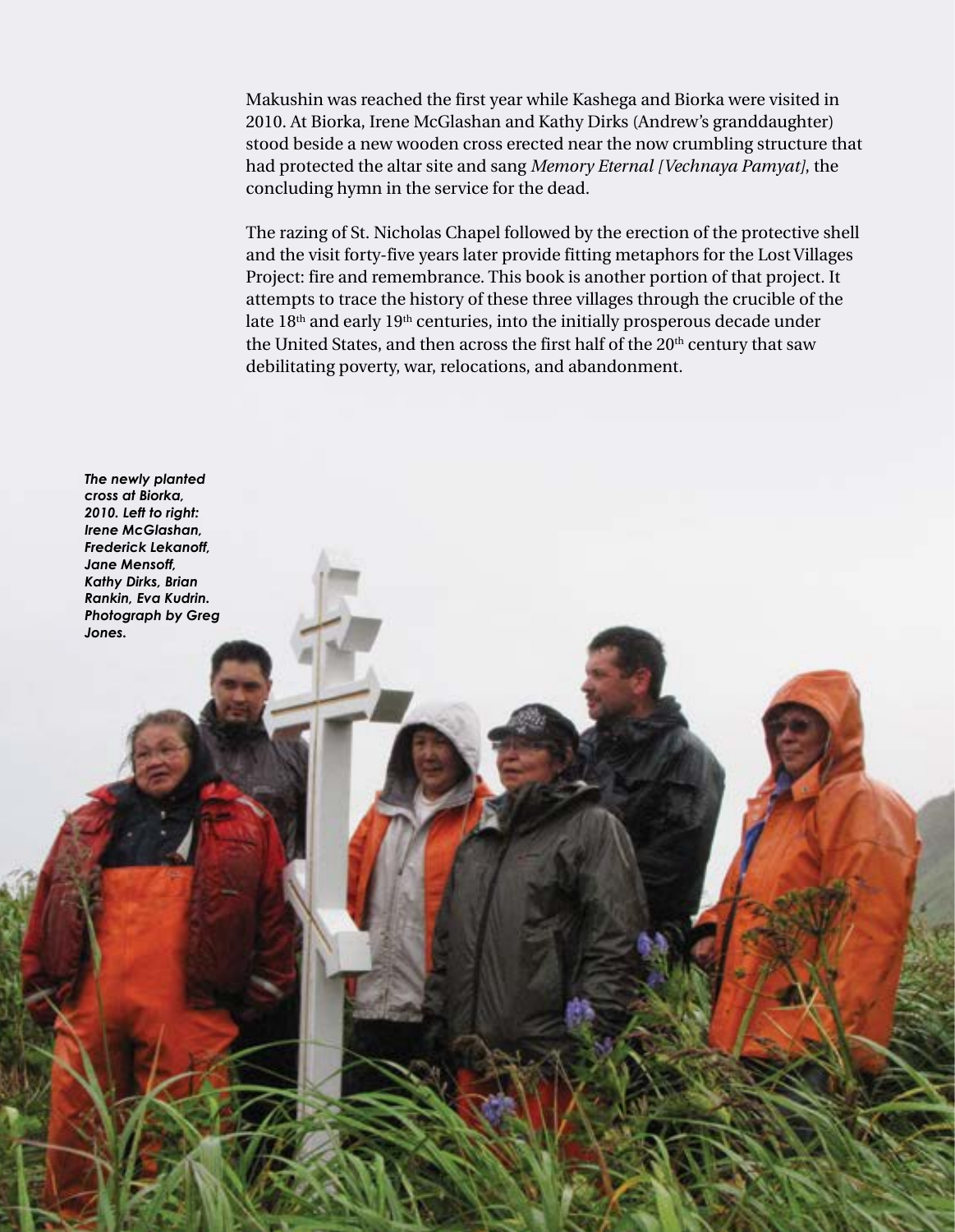

nter

#### 19th Century Groups (including the Pribilof Islands). Map by Ray Hudson.

## *Village Locations*

Biorka, Kashega, and Makushin were villages in an area of the eastern Aleutians occupied for millennia by two relatively distinct groups of Unanga $\hat{x}$ . Over thousands of years, linguistic, cultural, and political differences had arisen across the thousand-mile chain of islands that were significant enough to produce rivalries and wars. There were eight major groups present when Russians first ventured into the Bering Sea in the 1740s, after a centuries-long eastward expansion across their northern continent.<sup>2</sup> By the time the United States purchased Alaska in 1867, three groups were gone. Although the wars among those that remained had long been over, there were still rivalries and cultural differences that endured into the 20<sup>th</sup> century.

<sup>2</sup> Bergsland and Dirks, Aleut Tales and Narratives, 2-4.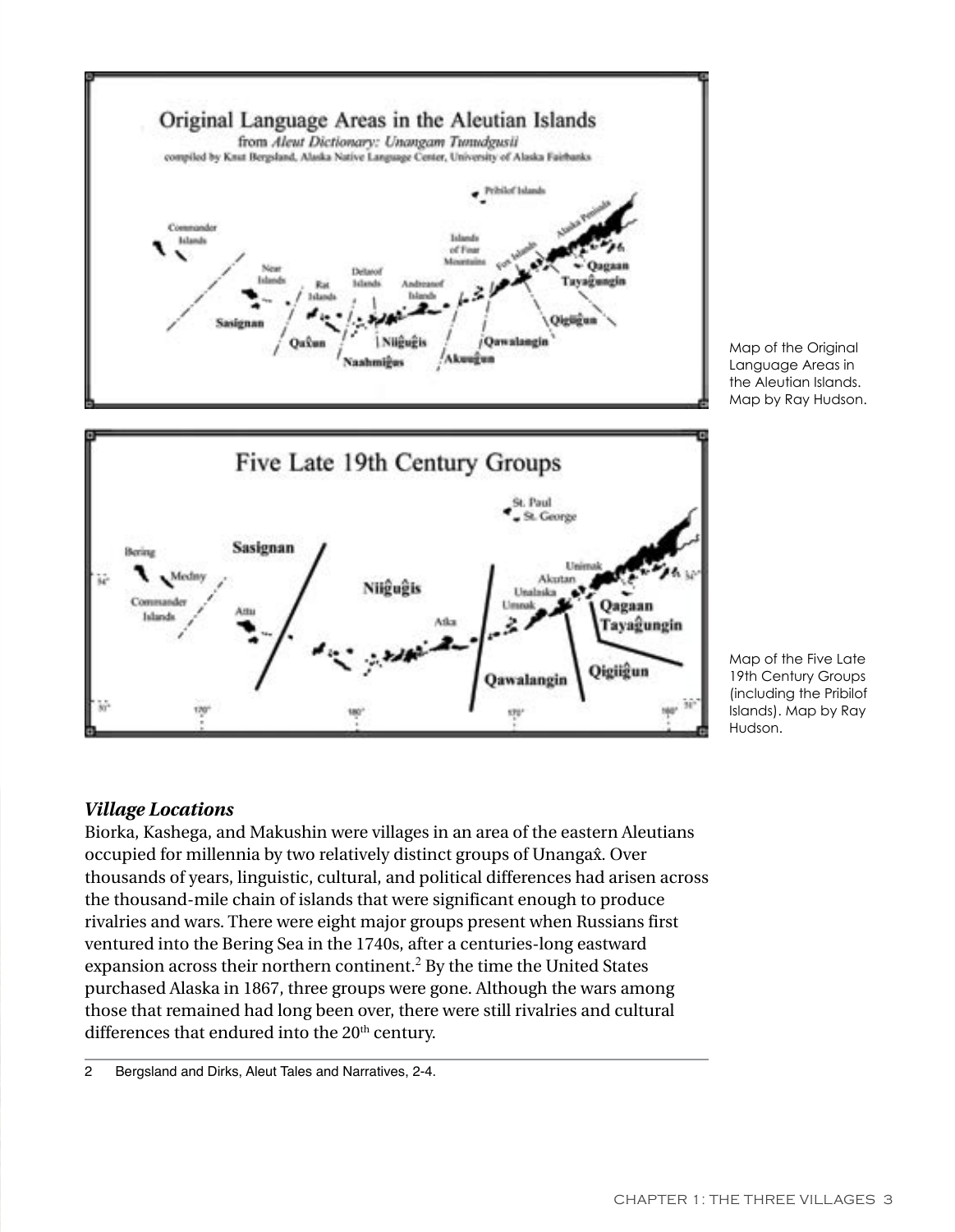The remaining five groups had boundaries that differed slightly from those of the 18th century. There was a *Sasignan* village at Chichagof Harbor on Attu in the Near Islands—with occasional occupation of a former village on nearby Agattu. The once populous region from Kanaga Island in the west to Amukta Pass in the east was now represented solely by *Niiĝuĝis* living in a village at Nazan Bay on Atka, a few die-hards who held to the old village in Korovin Bay, and seasonal users of scattered hunting and fishing sites in the Andreanof and Rat islands. The remaining three groups were found in the eastern Aleutians, an area that extends from Amukta Pass, through Umnak, Unalaska, Akutan and Unimak islands to the eastern limit of Unanga{ territory on the Alaska Peninsula. These people spoke the same basic dialect of Aleut, although there were regional variations. Like the other units, these three had names derived from their respective geographical positions. The *Qawalangin*—a word denoting "a location toward the east" occupied the area from Amukta Pass eastward to the north side of Unalaska Island. This included Nikolski Village near the southwestern tip of Umnak Island along with Chernofski, Kashega, and Makushin villages on the southwest coast of Unalaska Island. Continuing east, the *Qigiiĝun* lived from Wislow, on the northwest coast of Unalaska Island, through the Krenitzin Islands. This included Unalaska or Iliuliuk, along with Biorka and Akutan villages. The *Qagaan Tayaĝungin*—or "people of the farther east"—inhabited the diverse region east of the Krenitzins, including Unimak Island and the Alaska Peninsula with its adjacent islands.

By 1867 Unanga $\hat{x}$  settlements on St. Paul and St. George in the Pribilof Islands were well established. What began as artificial outposts of transient workers for the Russian-American Company had jelled into permanent and rooted communities by the third decade of the 19<sup>th</sup> century. The Pribilofs were most closely tied to villages in the eastern Aleutians. Nevertheless, until the mid- $20<sup>th</sup>$  century when they broke free from repressive government control, their history differed significantly from that of settlements in the Chain. Not unlike the two Pribilof Islands, the two Commander Islands off the coast of Kamchatka had transplanted Unanga $\hat{x}$  settlements. Bering Island had a village primarily composed of people descended from Attu residents, while Atka had been the traditional home of the people on Copper Island.

Biorka Village was located on Sedanka Island. This island is an extension of the southeastern arm of Unalaska Island that forms Beaver Inlet. The two islands are separated by narrow Udagak Strait. Sedanka comprises a little over half of the southern side of Beaver Inlet. This inlet, along with Makushin and Unalaska bays, dozens of smaller bays, protected coves, and deep fjords sculpting the island, give Unalaska the longest coastline of any Aleutian Island. Biorka was originally located beside a lake in a shallow cove at Sedanka's northwestern tip. In the 20<sup>th</sup> century, people referred to this location as *Achuuĝi{ Tana{taqa{* ("Outer Former Village").<sup>3</sup> The village itself was called *Qakilux*. This name was retained when the village moved further inside Beaver Inlet, beyond deep Sisek Cove to a shallow

3 Bergsland, Aleut Dictionary, 603.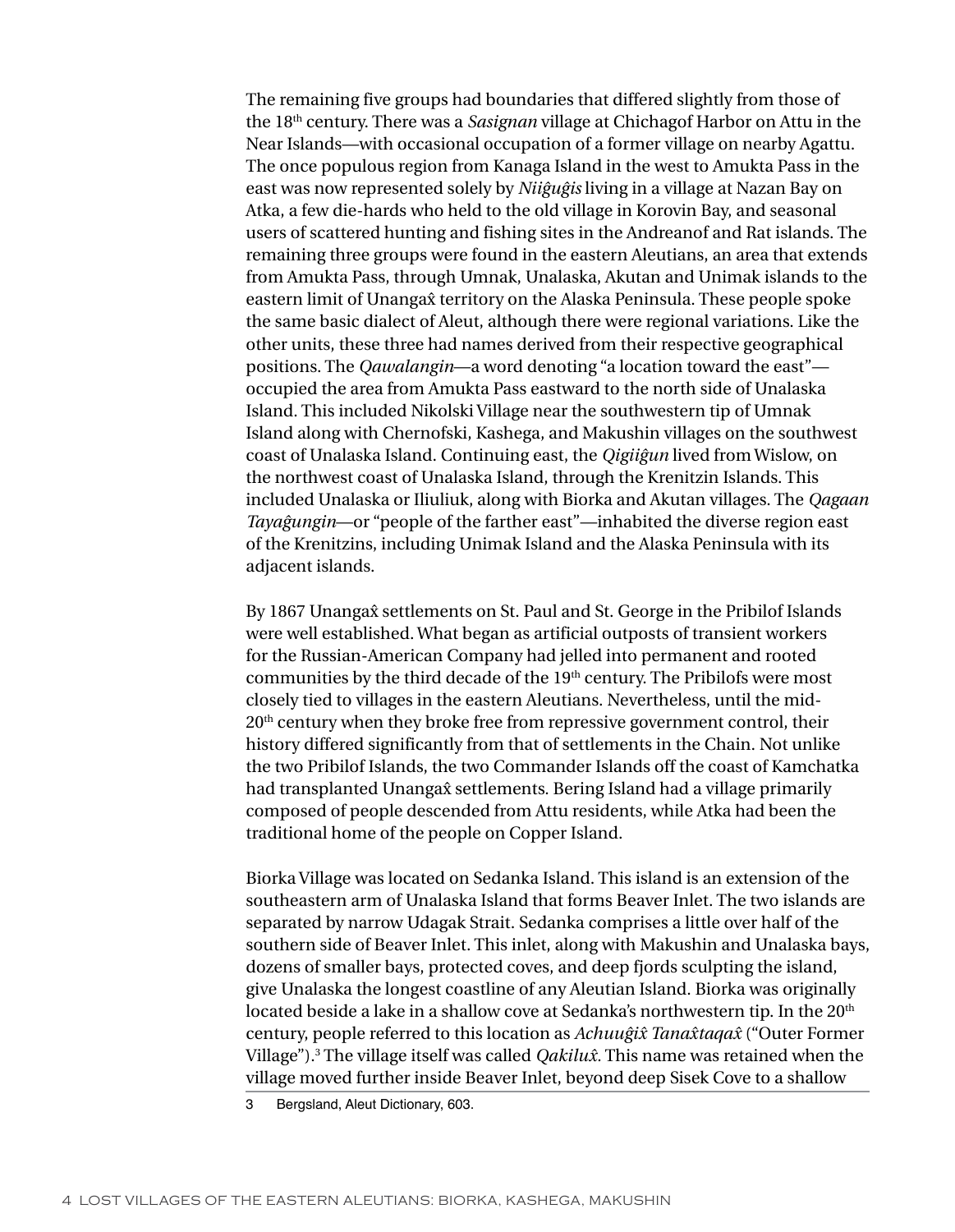cove at the mouth of Udamat Bay. The name of this cove, *Sidaana{*, was derived from the word for graphite which Unanga $\hat{x}$  had added to their pigments to give the resulting paint on gut raincoats and other items a glistening appearance.<sup>4</sup> This name also appears on the western side of Unalaska Island at Sedanka Point, near Kashega Bay. While there in 1761, Ivan Solov'ev, one of the first Russians to visit the area, was given a small amount of "silver dye with sparkles used for coloring faces."<sup>5</sup>



Biorka Village. Map by Ray Hudson.

In the  $19<sup>th</sup>$  century, the village was often called by a variant of the name of the bay, Sedanka. In the late 20<sup>th</sup> century, Irene Makarin referred to the "Biorka church house," as *Sedanka kamgaa ula{*. The name *Biorka* appeared sometime in the early  $19<sup>th</sup>$  century. The word is not Unanga $\hat{x}$ , and who bestowed it and why remain a mystery.<sup>6</sup> (Apart from loan words, "B" is not found in *Unangam tunuu*, the Aleut language.) In 1809 the same name was used for an island in Southeast Alaska. Ioann Veniaminov, the great 19<sup>th</sup> century priest and ethnographer, spelled it "Bor'ka." George Davidson, an early American geologist and cartographer, citing material from Father Innokentii Shaiashnikov in 1867, used "Biorka." Henry W. Elliott called it "Borka" in 1886. The U.S. Bureau of Fisheries recorded "Burka" in 1888, and in the 1890 census Samuel Applegate of Unalaska spelled it "Borka." In 1902 Marcus Baker wrote that it was "now commonly written and pronounced Biórka." He said the name came "from the Norwegian Bjerk

<sup>4</sup> Veniaminov, Notes, 96.

<sup>5</sup> Ponomarov and Glotov, "The Voyage to Umnak and Unalaska Islands," 62.<br>6 rene Makarin distinguished "Biorka" and "Borka" with the former used for the

<sup>6</sup> rene Makarin distinguished "Biorka" and "Borka" with the former used for the old village and "Borka" for the more recent site. The Beginning of Memory, 200.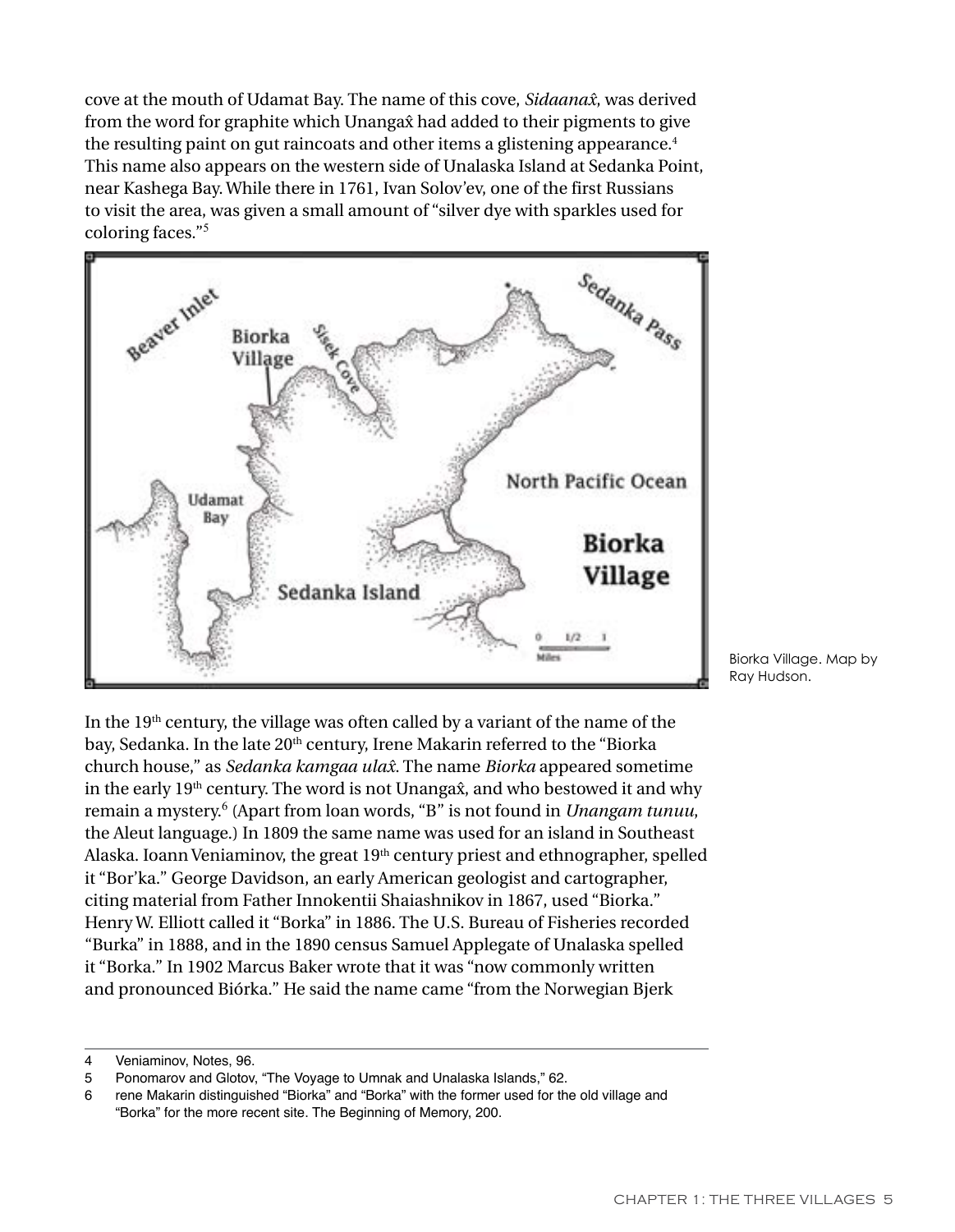Ö or Swedish Björk Ö, meaning *Birch Island*."<sup>7</sup> This is either highly unlikely or remarkably inappropriate for a village among islands where there are no trees.

Makushin Volcano, rising 6,680 feet, dominates the broad northwestern arm of Unalaska Island. At the western point of this land mass is Cape Kovrizhka and just south of this is Volcano Bay. Makushin Village was originally located here along a wide beach at the northwestern entrance to Makushin Bay, a vast body of water branching into four other bays and two deep coves. In the 1870s the village was moved inside Makushin Bay, close to where another village had once existed. The new village was called *Ignichiina{.<sup>8</sup>*

Variations of the name Makushin appear in early accounts. The suggestion that the name derived from Russian *makushka*, meaning "the top (of the head)," is contravened by its application to the village (and not to the volcano) shortly after contact. The volcano was known as *Ayaĝin* and was not called Makushin until the 19<sup>th</sup> century.<sup>9</sup> Knut Bergsland suggests *Magusix* may refer to "soaking" or be a reference to the lagoons in the vicinity.<sup>10</sup>

Kashega's name evolved from the Unangax̂ word *Qusiix*.<sup>11</sup> Veniaminov called the



settlement "Koshigi." Lydia Black emphasized that there is no evidence the name derived from "an alleged Russian surname."<sup>12</sup> Unlike Biorka and Makushin that were situated at the entrance to large complex bays with numerous villages, Kashega Village was nestled inside its own relatively small bay. This village was one of several along the southwestern coast of Unalaska.<sup>13</sup> Kashega Bay is framed by McIver Bight on the north and Buck Bight on the south with Buck Island

Makushin Bay Area. Map by Rary Hudson.

- 7 Baker, Geographic Dictionary of Alaska, 98.
- 8 Nick Galaktionoff in The Beginning of Memory, 152.<br>9 The generic terms for volcano, anôidachalu/ and an
	- The generic terms for volcano, anĝidachalu{ and anĝiĝii, refer to a mountain with a place for emitting breath or smoke. According to Black's marginalia in my copy of Sarychev's Account of a Voyage, Nick Galaktionoff said the name of Makushin Volcano recorded on page 60, Aijagin, referred to any volcano.
- 10 Bergsland, Aleut Dictionary, 605, 271.
- 11 Bergsland, Aleut Dictionary, 607.
- 12 Veniaminov, Notes, 40, note \*\*. It was Sarychev who in 1792 was said to have named the location after Yeflm Koshigin who wintered at Unalaska in 1763.
- 13 A 1986 survey from Kof Point, at the north entrance to Skan Bay, down to Konets Head at the southern tip of the island, found sixty-two sites (Douglas Veltre, Allen McCartney, and Jean Aigner, Archaeological Survey).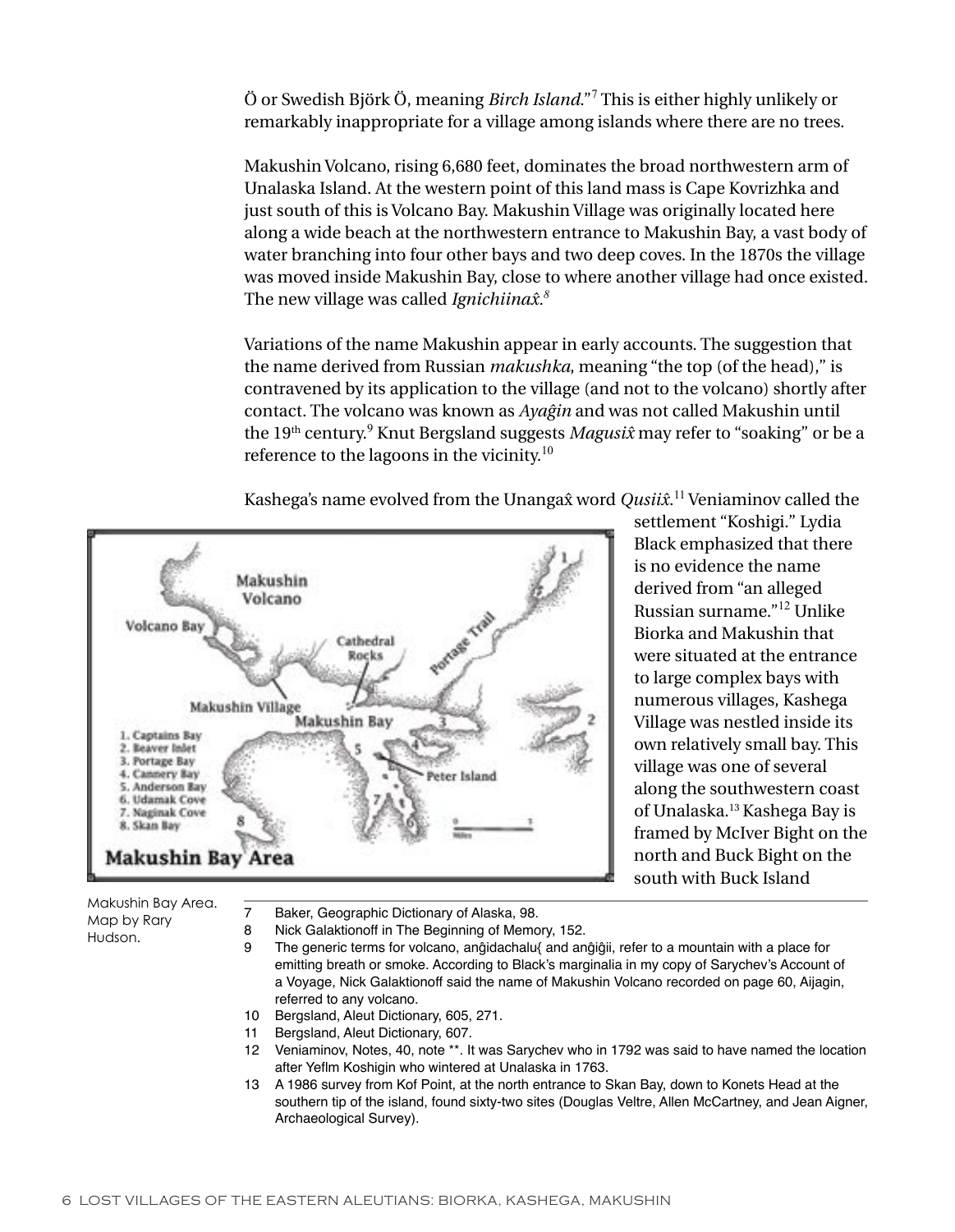between them. Alexander Baranov, the first manager of the Russian-American Company, described Kashega Bay as "one of the worst" on the island because of winds that hurled out of the west-northwest, northwest, north-northwest "and other points of the compass between."<sup>14</sup> The village was located at the confluence of streams flowing from two fresh water lakes. The larger and more western lake extends into a valley that leads past small streams and freshwater lagoons to Kuliliak Bay on the Pacific side of the island. This low pass effectively cuts Unalaska Island into two topographical sections. North are the precipitous Shaler Mountains that Veniaminov characterized as "high, steep, and impassable."<sup>15</sup> The terrain to the south moderates into a series of gentle hills.

Although these villages will be explored in detail in the course of this book, it is important to understand at the beginning that they were small settlements throughout the 19<sup>th</sup> and 20th centuries—small but incredibly tenacious. While their numbers varied, each village retained a sustainable core. It is also important to recognize that these villages never existed in isolation. They were components of the



social, political, and economic complex that formed the eastern Aleutians. More narrowly, each had ties to nearby villages with Biorka associated with villages in the area and in the Krenitzin Islands while Makushin and Kashega were inextricably bound to Chernofski at the southern tip of Unalaska Island.

Kashega Village. Map by Ray Hudson.

#### **Populations of Biorka, Kashega, and Makushin, 1834-1930**

|  | c.1834 | 1867 | 1890 | 1897 | 1920 | 930 |
|--|--------|------|------|------|------|-----|
|--|--------|------|------|------|------|-----|

1834: Ioann Veniaminov, *Notes on the Islands of the Unalashka District*. 1984:259-260

1867: George Davidson, *Alaska Territory.* 1869:222.

1897: C. L. Hooper, *A Report on the Sea-Otter Banks of Alaska*. 1897:27-29.

1890, 1920, 1930: U.S. Census data

- 14 Khlebnikov, Notes on Russian America: Parts II-V, 120.
- 15 Veniaminov, Notes, 94.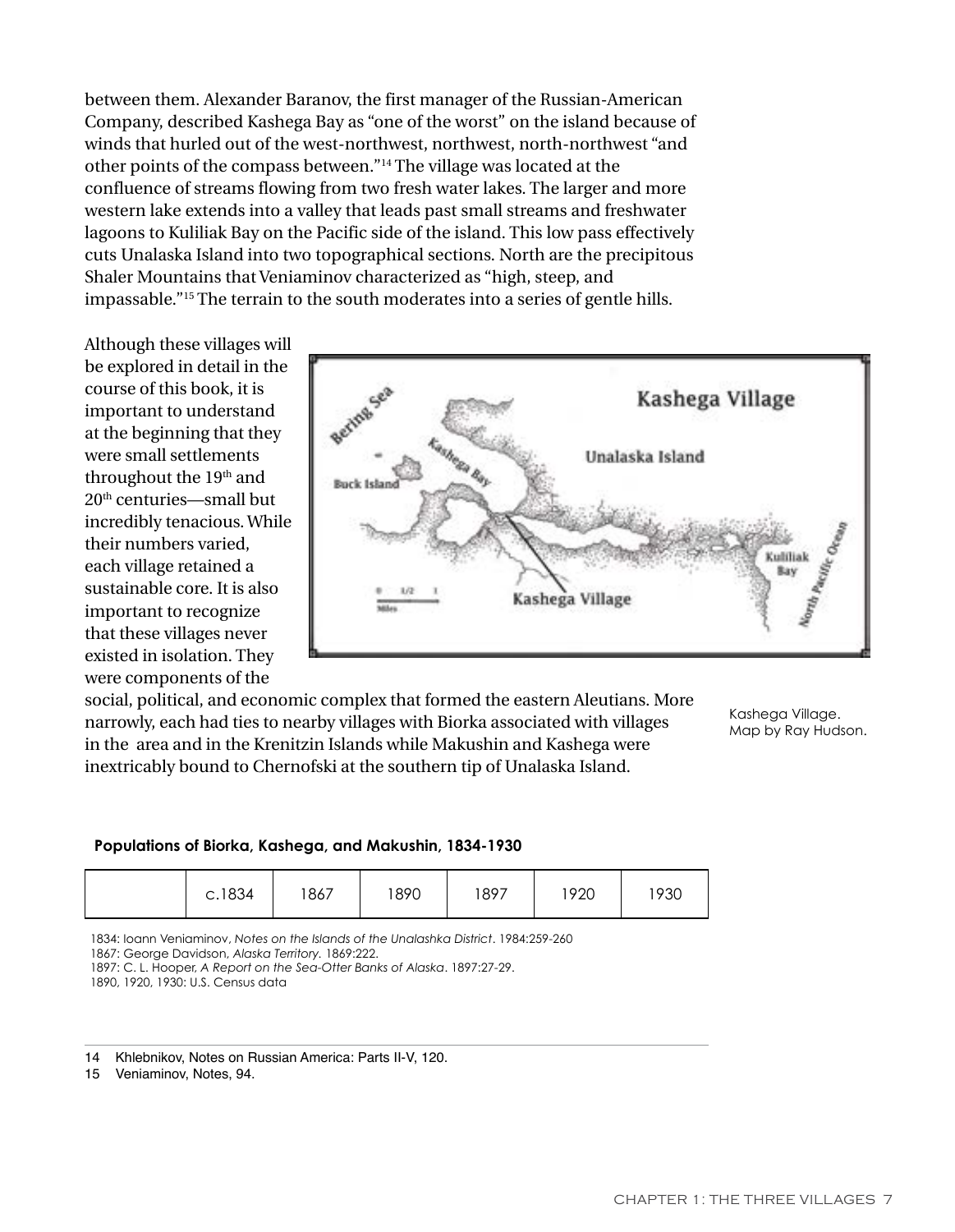#### **Populations of Biorka, Kashega, and Makushin, 1834-1930**

| <b>Biorka</b> | 44 | 85 | 57 | 48 | 46 | 22 |
|---------------|----|----|----|----|----|----|
| Kashega       | 41 | 69 | 46 | 52 | 51 | 38 |
| Makushin      | 35 | 49 | 51 | 71 | 33 | 31 |

1834: Ioann Veniaminov, *Notes on the Islands of the Unalashka District*. 1984:259-260

1867: George Davidson, *Alaska Territory.* 1869:222.

1897: C. L. Hooper, *A Report on the Sea-Otter Banks of Alaska*. 1897:27-29.

1890, 1920, 1930: U.S. Census data

### *Sources and Difficulties*

A satisfactory history of these three villages would include archaeological findings, the collective narratives of the communities, and information about the lives of significant individuals. All three areas present problems. Biorka and Makushin are especially complicated because they were not anchored to specific geographic places. Both villages changed physical locations within historic times and yet retained distinct identities.

Little archaeological work has been carried out at any of the three village sites. Projects have been done in the vicinity of Unalaska Bay—most notably on Amaknak Island and at Reese Bay.<sup>16</sup> However, only preliminary surveys have been made of Beaver Inlet, Makushin Bay, and the southwest coast of Unalaska. Generalities about life in the three villages can be inferred from other locations, but each year more discoveries are made in various sections of the Aleutian Chain and new theories are woven from fragmented data as we struggle to understand how, for at least ten thousand years, people adapted in different ways to a rich and challenging environment. A fuller account of life at Makushin, Kashega, and Biorka will have to await further archaeological research.

Written records about the villages are meager. None was ever the subject of a detailed report. They flourished and declined with little attention from the outside world. The scant information available comes primarily from two sources: first, brief reports submitted to Russian and American officials; and, second, Unangax oral traditions and memories. The difficulty with reports has to do with the need their authors had to impress those in charge, a tendency to brag, and an understandable ignorance about the area. On the other hand, Unanga $\hat{x}$  oral narratives, transmitted over centuries, can be surprisingly faithful to the events or at least to the way the events are encapsulated in the memory of the people. For an example of this, see William Laughlin's discussion of the integrity of the local account of the 1763/64 Medvedev massacre and

<sup>16</sup> Dumond, ed. Archaeology in the Aleut Zone of Alaska. McCartney and Veltre, "Longhouses of the Eastern Aleutian Islands, Alaska," 249-265.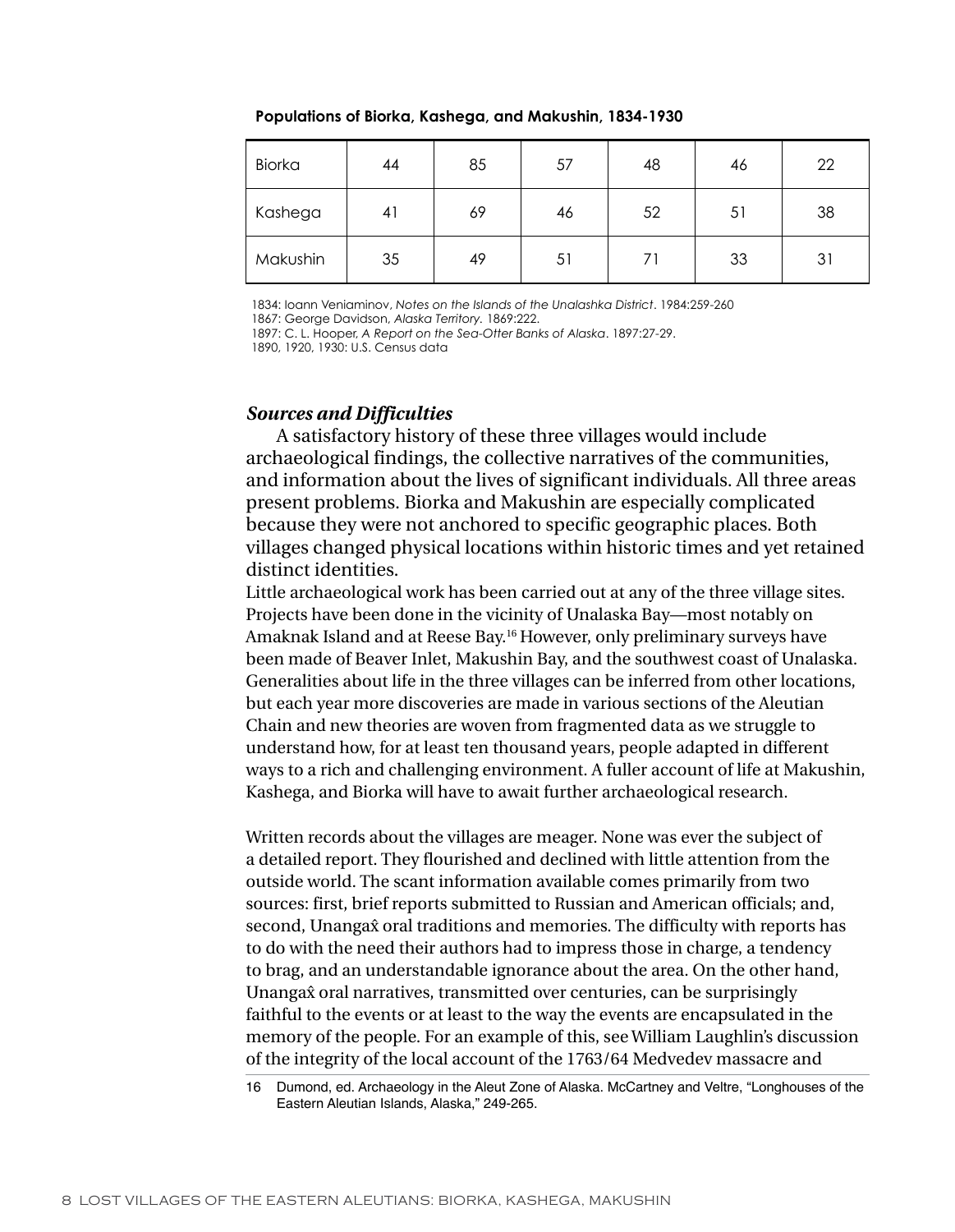its confirmation in archaeological findings and historical sources.<sup>17</sup> I say this despite Veniaminov's caveat that although "more or less accurate" such narratives were "embellished by the imagination of the storytellers."<sup>18</sup> The problem with oral narratives centered on Biorka, Makushin, and Kashega is that they come to us, in a sense, once removed from the oral tradition. That they have arrived at all is remarkable and is almost entirely due to Nick Galaktionoff. In his youth he spent time with elders and listened to their stories. Among them were his grandmother, Marva Petukoff of Makushin, and his acquaintances Andrew Makarin (b. 1889) and Alex Ermeloff (b. 1881) of Biorka. It is important to note, however, that traditional inculcation in oral narratives was not part of Nick's childhood training the way it had been for people a generation earlier, such as Makarin and Ermeloff.

William Tcheripanoff of Akutan, born in 1902, explained that a prerequisite to learning traditional lore was an interest on the part of the child. Repetition was a core pedagogical tool. "Before [the age of] ten the adults let the children watch what they are doing," he said.

The mothers give them stories, stories, stories, you know. The father, same way with him.... If he [the child] can't stand it, well, they let him go. They have to have the interest to learn or they don't teach them. That's what my mother used to do to me. During fine weather like this, summer time, I want to play outside but had to sit down inside, in the mud-house, grass, you know. She would hold me on her lap and talk to me, talk to me…. One time I asked her, "Ma, you tell me that story yesterday again." My mother say, "Ya, Bill, you're not going to learn it now, not next year either. By and by, you'll learn it." Now I got it now, see? The same way with my father.<sup>19</sup>

Today's elders grew up in the mid-20<sup>th</sup> century and what passes for traditional knowledge may actually have its roots in published material or in individual memories, rather than in collective village narratives. For example, the erudite Philemon Tutiakoff would sometimes deliver a pronouncement about earlier Unanga $\hat{x}$  practices that, to the uninitiated hearer, might have been mistaken for orally transmitted knowledge when, in fact, he had learned it after reading the 1984 translation of Veniaminov's *Notes on the Islands of the Unalashka District* or some other scholarly work. On the other hand, the fictional account he wrote about  $18<sup>th</sup>$  century Unanga $\hat{x}$  has traces of traditional practices that reflect the moral and societal norms of his childhood.

It is appropriate to ask how reliable Nick Galaktionoff was as an informant about the "deep past."<sup>20</sup> Reflecting widespread Unanga $\hat{x}$  interest in their history, he met

<sup>17</sup> Laughlin, Aleuts,120-126.

<sup>18</sup> Veniaminov, Notes, 301.

<sup>19</sup> Hudson, ed., Cuttlefish One, 27.

<sup>20</sup> Pratt, "Introductory Note," 121.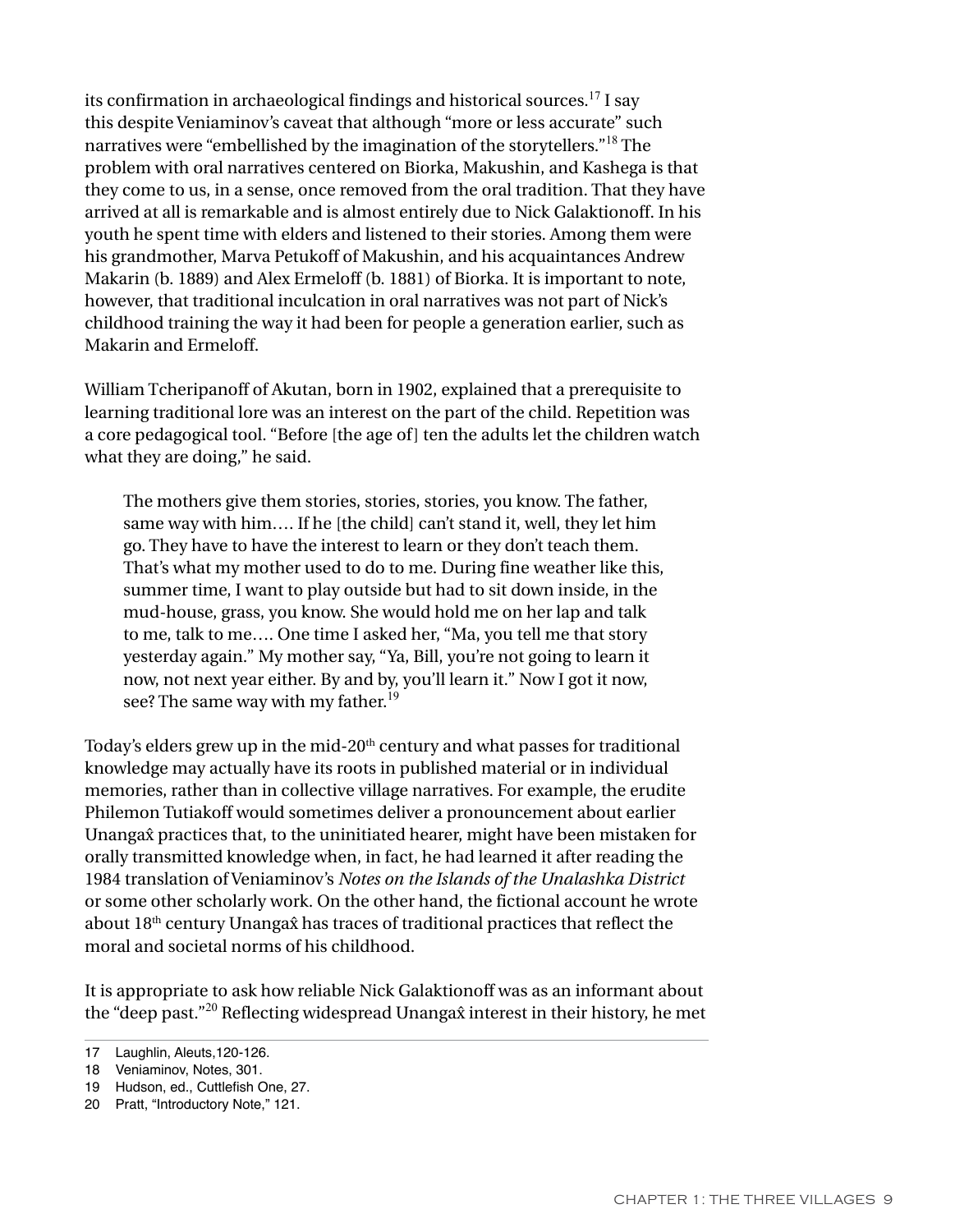many of the criteria the anthropologist Ernest S. Burch Jr. set for reliability.<sup>21</sup> I first met him in 1964 and saw his gradual emergence as an aide to such scholars as Knut Bergsland and Lydia Black. Black used him as a principal informant on several occasions and wrote that he "is believed by others to be the sole surviving authority on ancient whaling lore. The overall time depth of his information extends to six generations...., that is, roughly, to the late  $18<sup>th</sup>$  century.<sup>"22</sup> Marva Petukoff may have incorporated elements of traditional training when she spoke with him; however, the stories Nick conveyed from Makarin and Ermeloff were told to him as an older teenager or young adult. *Unangam tunuu* was Nick's first language and, in repeated tellings, Nick's versions of these stories remained consistent. Information emerged gradually, usually following requests around specific topics. Although his interest in what was being said about his people led him to gather information from visiting scholars, when he repeated this information he often prefaced it with an acknowledgment of its source—just as he did when relaying traditional narratives. His virtual blindness excluded reading contemporary publications.

Differing from traditional narratives, the personal recollections so generously provided by Nick and a handful of early 21<sup>st</sup> century Unangax need to be evaluated the way that all memories are measured: by their internal consistency and in conjunction with other accounts and records.

Writing about specific individuals who lived in these three villages presents its own challenges. We know there were people of renown in the Aleutians before recorded history. Remarkable burials were reserved for them and their families, interments that included mummification. There are accounts that personal relics—a strand of hair, a dollop of saliva—conveyed something of the power of notable elders.23 While individuals strove to attain fame through travels and victories in war, a deeply rooted reticence prevented bragging or self-promotion. "An Aleut values only the praise and good reputation which others accord him," wrote Ivan Veniaminov.<sup>24</sup> The anonymity treasured by these early residents of the Chain has resisted our best efforts to pry it loose. Thanks to Knut Bergsland and Lydia Black, we have over 160 personal names from the three villages predating the adoption of Russian names. Because these names were frequently derived from the accomplishments of ancestors, a study of them might reveal clues about specific events in the lives of those "long-ago people"—to use a local expression. It was not that the name of an ancestor was given to a child, but rather the name itself reflected a specific event in the ancestor's life.<sup>25</sup> These names, however, were bestowed in context; that is, when an elder named a child he did it only after telling the story surrounding the name. The name became a device for the preservation of history. Lacking the context, the majority of

<sup>21</sup> Burch, "The Method of Ethnographic Reconstruction," 125-129.

<sup>22</sup> Black, "Whaling in the Aleutians," 12.

<sup>23</sup> Veniaminov, Notes, 224.

<sup>24</sup> Veniaminov, Notes, 184.

<sup>25</sup> Veniaminov, Notes, 190. See Bergsland's carefully annotated translation in Ancient Aleut Personal Names, 59-60.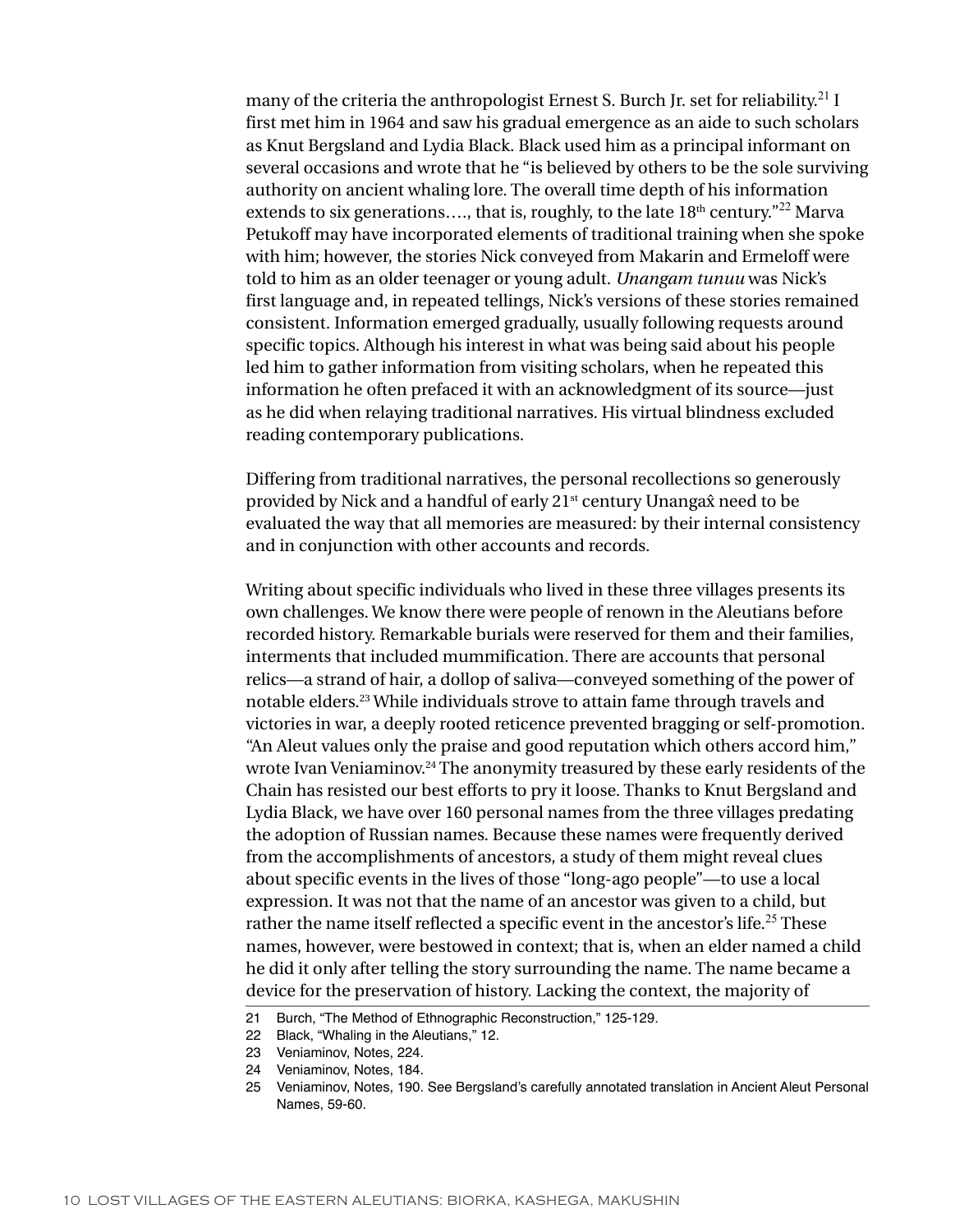ancient names are intriguing, but ultimately mystifying. We can only wonder what an ancestor of a Kashega chief did to be remembered in 1792 by the name *Quga{ tunuch{ina{* ("Made the spirit speak") or what deeds the ancestor of an old man from Makushin had done to produce the name I*ĝana* $\hat{x}$  *kuchich* $\hat{x}$ *ina* $\hat{x}$  ("Had the terrible one fished out from boulders").<sup>26</sup> Selected to illuminate one moment in a longer narrative, names were unique and were rarely repeated in succeeding generations. Unanga{ names did not suggest a continuity of spirit; the reincarnation of an ancestor was not conveyed through proper names.<sup>27</sup>

Beginning in the  $19<sup>th</sup>$  century, a great many names appear in the birth, baptismal, marriage, and death records of the Orthodox church. Unfortunately, few names can be attached to specific events, continuing the difficulty of telling the story of these villages in personal terms. The best sources for even skeletal accounts are Andrei Grinev's recent compilation *Kto Est Kto v Istorii Russkoi Ameriki* [*Who's Who in Russian American History*], published in 2009, and, to a lesser extent, Richard Pierce's *Russian America: A Biographical Dictionary*, published in 1990. Only in the  $20<sup>th</sup>$  century, specifically with the efforts to understand the implications of the World War II evacuations, do distinct individuals emerge in village histories.

Given the difficulties involved in writing about these three villages, what value could there possibly be in a description of their slow journey to extinction? One answer is in understanding the significant differences between traditional Unanga $\hat{x}$  villages and an "urban village" such as Unalaska. In varying degrees, these three villages extended the familial nature of 18th century communities into the 20th



Unalaska.

century. To describe the small differences that distinguished these three from one another is more difficult than to detail how they differed from Unalaska, the regional center for commerce and religion. And it is this latter difference that is more illuminating. Survivors of these villages, long after the villages had ceased to exist and the residents had moved elsewhere, would proudly identify themselves as Kashega people or Makushin people or Biorka people. Another reason is that the story of these villages expands our understanding of the impact of World War II on Alaska Native communities. A third reason is found in the contributions the last residents made as people today reclaim cultural identifiers and redefine what it means to be Unanga $\hat{x}$  in the 21st century. There is no doubt that the handful of survivors from these three lost villages helped shape contemporary Unanga $\hat{x}$  identity. They did this by living ordinary lives centered on the seasons, by raising families, by speaking Unangam tunuu, by the traditional skills they practiced and shared, by the ways they met a host of challenges, and by the stories they told their children and grandchildren. The last gift was memory.

<sup>26</sup> Bergsland, *Ancient Aleut Personal Names*, 138, 135..

<sup>27</sup> Bergsland, *Ancient Aleut Personal Names*, 64, 63.